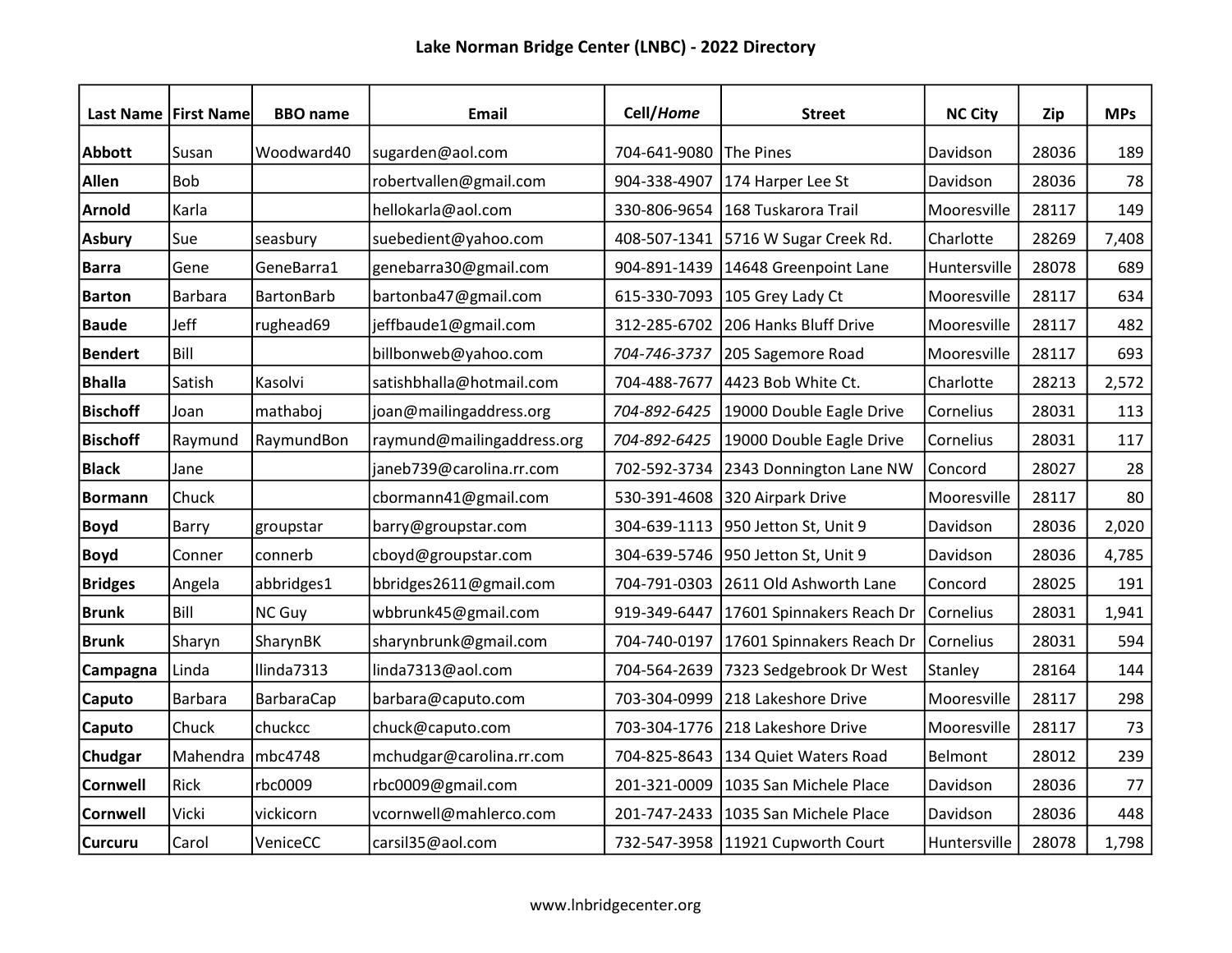| <b>Curcuru</b>     | Felix          | FelixCu        | carsil35@aol.com             | 704-464-1395 | 11921 Cupworth Court                | Huntersville | 28078 | 1,433 |
|--------------------|----------------|----------------|------------------------------|--------------|-------------------------------------|--------------|-------|-------|
| <b>Dalal</b>       | Joyce          | Bella875       | joycedalal@gmail.com         | 248-230-9590 | 153 Twin River Drive                | Mooresville  | 28115 | 430   |
| <b>Daniel</b>      | Judy           | Judy RD        | geochemom@yahoo.com          | 704-807-4033 | 3889 Granite Street                 | Terrell      | 28682 | 533   |
| <b>Derrow</b>      | Ruth           | WineIsland     | RuthDerrow@gmail.com         | 704-877-1911 | 451 High Meadows Dr                 | Concord      | 28025 | 815   |
| <b>DiBianca</b>    | Kathy          |                | rfdibianca@aol.com           | 704-787-8080 | 2388 Ashbourne Place                | Concord      | 28025 | 368   |
| <b>DiBianca</b>    | Robert         |                | rfdibianca@aol.com           | 704-787-8080 | 2388 Ashbourne Place                | Concord      | 28025 | 528   |
| <b>Dick</b>        | Lacy           | lacetrim       | lacywdick@gmail.com          | 704-231-6876 | 552 Lorimer Road, Box 1167 Davidson |              | 28036 | 179   |
| <b>Dowell</b>      | Lee            | CivilWolf      | leland7896@aol.com           | 704-634-6384 | 7896 Shipps Lane                    | Denver       | 28037 | 566   |
| <b>Dowell</b>      | Tucker         | TLDowell95     | leland7896@aol.com           | 704-634-6384 | 7896 Shipps Lane                    | Denver       | 28037 | 229   |
| <b>Dyer</b>        | EB             | edyer32935     | edyer32935@aol.com           | 704-877-6566 | The Pines, #346                     | Davidson     | 28036 | 2,192 |
| <b>Dyer</b>        | Sarah          | <b>ESOD</b>    | sarahfod@aol.com             | 704-896-1346 | The Pines, #346                     | Davidson     | 28036 | 1,043 |
| Eschenbach Carolyn |                |                | carolynaeschenbach@yahoo.com | 864-494-3781 | 1150 Westlake Drive                 | Kannapolis   | 28081 | 307   |
| Faulkes            | Candace        | <b>Faulkes</b> | candacedll@gmail.com         | 704-201-1100 |                                     |              |       | 552   |
| Few                | Jim            |                |                              | 704-231-1680 | 656 Mayflower Street                | Mooresville  | 28117 | 22    |
| <b>Fewell</b>      | Rebecca        | Reid6          | rrf37221@gmail.com           | 850-382-7387 | The Pines, #236                     | Davidson     | 28036 | 598   |
| <b>Fittz</b>       | Joan           | Joaniebf       | kjfittz@charter.net          | 704-966-1061 | 8150 Mallard Road                   | Denver       | 28037 | 733   |
| <b>Fittz</b>       | Ken            | kenfz2         | ken5724@yahoo.com            | 704-966-1061 | 8150 Mallard Road                   | Denver       | 28037 | 722   |
| <b>Fitzpatrick</b> | Wanda          | cookiepro      | wandafitz@verizon.net        | 973-738-6848 | 17824 Coulter Parkway               | Cornelius    | 28031 | 319   |
| Fitzsimons         | Joan           |                | jmfitznc2@gmail.com          | 704-827-2533 | 789 Cedarwood Court                 | Stanley      | 28164 | 37    |
| Fortner            | Judy           | Jfortner       | jwfortner@aol.com            | 704-591-4148 | 8432 Summerfield Ln                 | Huntersville | 28078 | 602   |
| Fras               | Michael        | mirek2         | mirfras@gmail.com            | 267-474-4804 | 17824 Coulter Parkway               | Cornelius    | 28031 | 25    |
| Freiburger         | Maryanne       | MaryAFreib     | maryannetf@gmail.com         | 704-491-3129 | 20714 Eastpoint Drive               | Cornelius    | 28031 | 486   |
| Freund             | <b>Barbara</b> | 62barb         | 62freund@gmail.com           | 704-995-1361 | 112 Spinnaker Court                 | Davidson     | 28036 | 88    |
| Freund             | Richard        | 62rafreund     | 62freund@gmail.com           | 704-995-1044 | 112 Spinnaker Court                 | Davidson     | 28036 | 123   |
| Friday             | Art            | AFriday1       | art533022@gmail.com          | 980-622-6289 | 16600 Grapperhall Dr                | Huntersville | 28078 | 1,844 |
| Gaaskjolen         | Joan           |                | megaaskjolen@gmail.com       | 352-552-8198 | 11718 Meetinghouse Dr               | Cornelius    | 28031 | 3,455 |
| Gaaskjolen Merle   |                |                | megaaskjolen@gmail.com       |              | 352-552-8198 11718 Meetinghouse Dr  | Cornelius    | 28031 | 3,687 |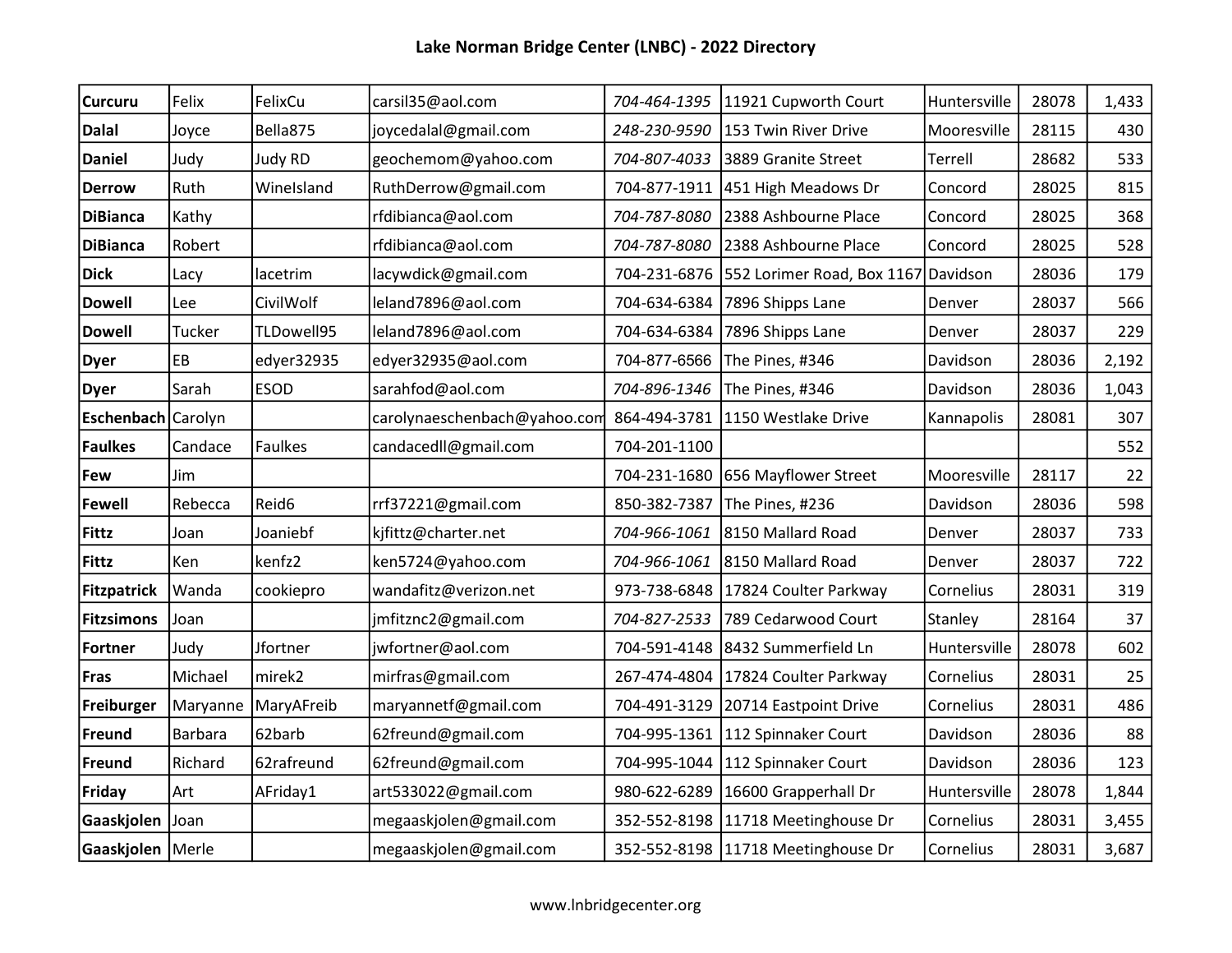| Gerrard            | Peter        |               | petergee42@gmail.com        |                        | 704-604-4536 9914 Bayart Way           | Huntersville | 28078 | 852            |
|--------------------|--------------|---------------|-----------------------------|------------------------|----------------------------------------|--------------|-------|----------------|
| Good               | Amy          |               | amegood@gmail.com           |                        | 734-222-4500   14128 Tooley Street     | Huntersville | 28078 | 30             |
| Graeber            | Judy         | Pepper2016    | graeberjudy@gmail.com       |                        | 704-517-7222 35 Glendale Ave SE        | Concord      | 28025 | 483            |
| Gray               | Alice        |               | alicegray44@icloud.com      |                        | 704-547-4220 5150-A Redhaven Ln, NW    | Concord      | 28027 | 1,109          |
| <b>Hadeler</b>     | Bernie       | like2play     | bjhadeler@gmail.com         |                        | 714-330-7410 117 Hanks Bluff Drive     | Mooresville  | 28117 | 566            |
| <b>Haisfeld</b>    | Cathy        |               | mach1972@bellsouth.net      | 980-875-1756           | 20726 Waters Edge Ct.                  | Cornelius    | 28031 | 256            |
| <b>Haisfeld</b>    | Mark         |               | mach1972@bellsouth.net      | 980-875-1756           | 20726 Waters Edge Ct.                  | Cornelius    | 28031 | 264            |
| <b>Hardy</b>       | Lionel       | weelion       | lionel.hardy@gmail.com      | 704-737-6888           | 12416 Willingdon Road                  | Huntersville | 28078 | 188            |
| <b>Hartell</b>     | Linda        |               | lhgh2111@gmail.com          | 704-654-0960           | 3800 Shamrock Drive                    | Charlotte    | 28215 | 110            |
| <b>Hecht</b>       | Jim          |               | jhecht@bellsouth.net        |                        | 704-896-7854 20403 Island Forest Drive | Cornelius    | 28031 | 18             |
| <b>Hickey</b>      | Diane        |               | dihickey@yahoo.com          |                        | 908-337-6050 223 Chimney Rock Court    | Denver       | 28037 |                |
| Honeywell          | Martha       | CornHoney2    | mhoneywell@gmail.com        | 518-569-9142           | The Pines                              | Davidson     | 28036 | 33             |
| Icard              | Jim          | caligula35    | onecardjim@gmail.com        |                        | 704-796-6811 3252 Woodchuck Drive      | Kannapolis   | 28081 | 562            |
| Jaenicke           | Carol        |               | carol.jaenicke@gmail.com    | 704-765-5541           | 129 Crescent Dr.                       | Davidson     | 28036 | $\overline{7}$ |
| <b>Jarrell</b>     | Ted          | DevilNiner    | ttjar@bellsouth.net         |                        | 4311 Silvermere Way                    | Charlotte    | 28269 | 1,637          |
| Johnson            | Bill         | anmanaba      | anmanaba@gmx.com            | 704-756-4097           | 128 Red Tip Lane                       | Mooresville  | 28117 | 499            |
| Johnson            | Eric         | EricNC        | ericnjohnson1017@gmail.com  |                        | 9847 Edinburgh Lane                    | Charlotte    | 28269 | 291            |
| Johnston           | Cary         |               | cary0127@gmail.com          | 704-896-1127           | The Pines                              | Davidson     | 28036 | 428            |
| <b>Kaelke</b>      | Donna        |               | topgum32@gmail.com          |                        | 913-484-5883   15229 Reese Finley Lane | Cornelius    | 28031 | 0              |
| Kapadia            | <b>Bindu</b> | bdk1944       | dkap2542@aol.com            | 980-263-1393           | 16031 Cleveleys Trail                  | Huntersville | 28078 | 132            |
| Kapadia            | Deepak       | dkap2542      | dkap2542@aol.com            | 704-997-8683           | 16031 Cleveleys Trail                  | Huntersville | 28078 | 674            |
| Kee                | Jewel        | Trux1         | jewel6@windstream.net       |                        | 704-564-2183   1590 Chatham            | Concord      | 28027 | 305            |
| <b>Kelley</b>      | Kevin        | kkelleyNYY    | KFKelley5@gmail.com         |                        | 703-795-0818   1785 Dogwood Hill Drive | Denver       | 28037 | 355            |
| <b>Kirk</b>        | Jim          |               | bkatchar@charter.net        | 704-489-4157           | 1814 Verdict Ridge Drive               | Denver       | 28037 | 38             |
| Kiurski            | Dan          | <b>BG Dan</b> | dank@partnersforsuccess.net | 704-896-0396           | 18236 Coulter Pkwy                     | Cornelius    | 28031 | 550            |
| Kolpitcke          | John         |               | conzackol@gmail.com         | 704-987-9698           | 21024 Pine Street                      | Cornelius    | 28031 | 150            |
| Kuykendall   Missy |              | Kuyk          | miskuy@gmail.com            | 704-655-1706 The Pines |                                        | Davidson     | 28036 | 295            |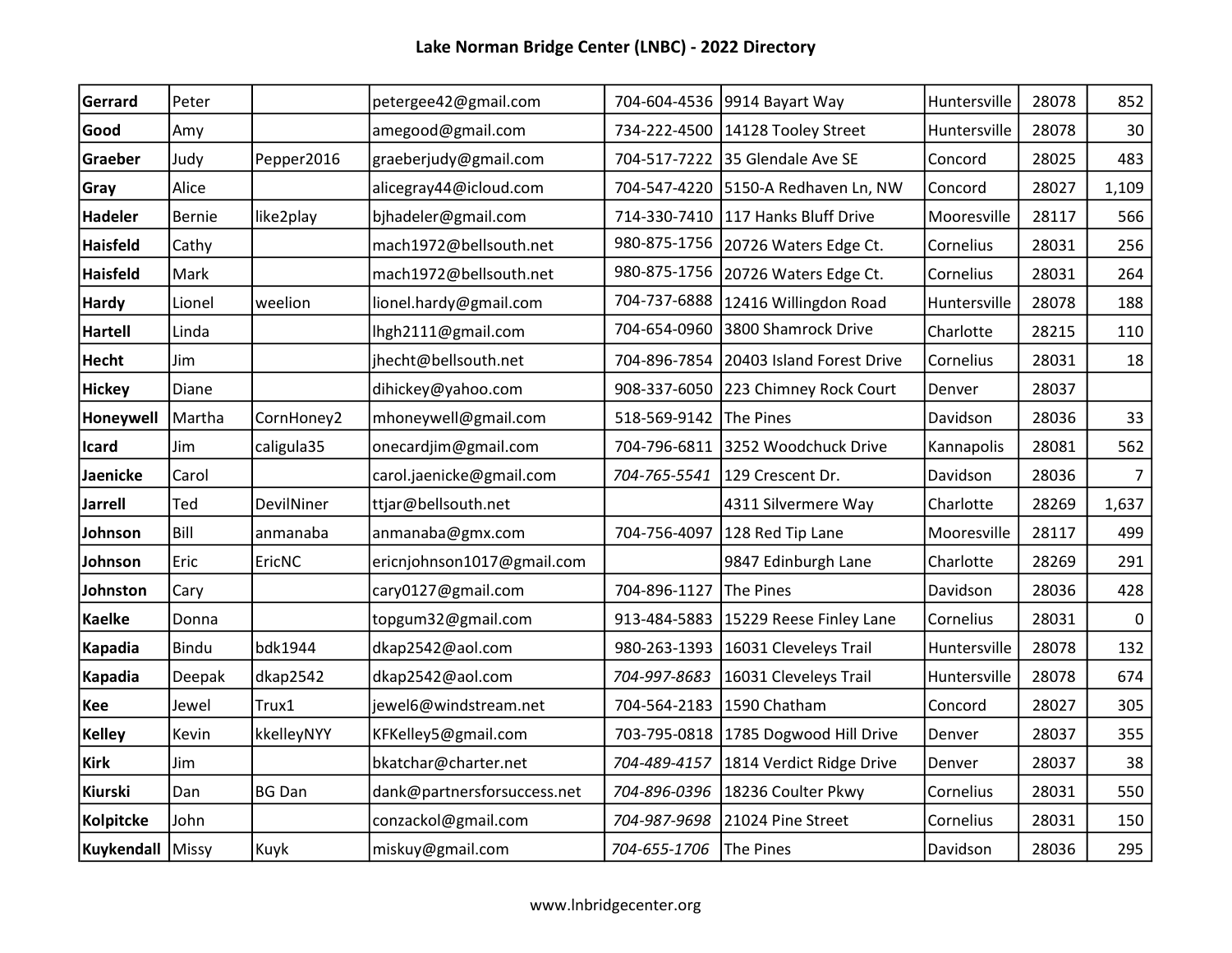| Lambert          | Toni               | ToniL44    | uslamberts@aol.com           | 704-953-4787 | 30005 Amelia Salem Dr                    | Cornelius    | 28031 | 1,006          |
|------------------|--------------------|------------|------------------------------|--------------|------------------------------------------|--------------|-------|----------------|
| Larson           | Mary Anne Malarson |            | maryanne622@gmail.com        |              | 919-423-8251 380 Oak Tree Road           | Mooresville  | 28117 | 1,026          |
| Lee              | Steve              |            | steve@stevelee.name          |              | 704-408-7696 320 O. Henry Ave, Box 790   | Davidson     | 28036 | 22             |
| <b>Manship</b>   | Calvin             | Devil68    | bluedevil68@att.net          | 704-674-0557 | 1695 Forest Ridge Drive                  | Stanley      | 28164 | 868            |
| <b>Massey</b>    | Joann              |            | joannmassey7@gmail.com       |              | 704-880-4553 161 Allendale Circle        | Troutman     | 28166 | 2,816          |
| <b>McCabe</b>    | Peter              |            | pmccabe173@gmail.com         |              | 704-500-0326 128 Ashwood Lane            | Mooresville  | 28117 | 228            |
| <b>McConnell</b> | <b>Billie</b>      |            |                              |              | 704-607-4066 9123 Edinburgh Avenue       | Huntersville | 28078 | 9              |
| Molyneaux        | Cecily             |            | molyneauxc@bellsouth.net     | 704-827-0762 | 7125 Sedgebrook Drive                    | Stanley      | 28164 | 43             |
| <b>Morgan</b>    | Madeline           | 44Maddie   | maddiemorgan@msn.com         | 704-657-4765 | 235 Milford Circle                       | Mooresville  | 28117 | 866            |
| <b>Morrison</b>  | Helen              | hhm99      | helenholtmorrison@icloud.com | 704-782-6624 | 3700 Taylor Glen Ln.                     | Concord      | 28027 | 839            |
| <b>Morrison</b>  | Sarah              | pudgeypenn | sfsmorrison@aol.com          | 704-467-3451 | 683 Williamsburg Court                   | Concord      | 28025 | 274            |
| <b>Neff</b>      | Regina             |            |                              | 828-999-7088 | 16102 Covington Point Ln                 | Huntersville | 28078 | 33             |
| <b>Nichols</b>   | Larry              |            | Inichols2001@gmail.com       | 864-918-4052 | 8307 Parknoll Drive                      | Huntersville | 28078 | 8              |
| <b>Oliver</b>    | Nora               | GWBridge   | nora.oliver@sbcglobal.net    | 682-558-9491 | 6504 Bluegill Road                       | Charlotte    | 28216 | 1,877          |
| O'Meara          | <b>Tink</b>        |            | tinknjohn@gmail.com          | 704-765-5684 | 12632 Meetinghouse Dr                    | Cornelius    | 28031 | 838            |
| Osborn           | Bob                | Ozzie2020  | rho.cincy.60@gmail.com       | 704-655-1810 | 400 Avinger Lane #810                    | Davidson     | 28036 | 237            |
| Paffrath         | Nora               |            | nmp12@att.net                | 704-892-6853 | 17815 Prescott Border Dr.                | Cornelius    | 28031 | 253            |
| Patel            | Vit                | vit0908    | vhpatelassociates@gmail.com  | 704-223-4075 | 16439 Jetton Rd                          | Cornelius    | 28031 | 871            |
| Pearce           | Kathy              | kpearcedav | kathypearce48@gmail.com      | 585-414-3732 | 102 Julia Circle                         | Davidson     | 28036 | $\overline{7}$ |
| Poplin           | Craig              | Johnny Cra | cpoplin44@yahoo.com          | 704-699-3662 | 97 Bridlewood Place                      | Concord      | 28025 | 1,657          |
| Pound            | Jane               |            | janepound49@yahoo.com        | 704-957-2859 | 930-36 Jetton St                         | Davidson     | 28036 | 114            |
| Quinn            | Beth               | bethagnes  | bethmillerquinn@gmail.com    |              | 704-591-0078   13707 Evening Primrose Dr | Davidson     | 28036 | 359            |
| Raval            | Vatsal             | rvatsal    | vvraval28@gmail.com          |              | 704-965-1730 2360 South Point Road       | Belmont      | 28012 | 476            |
| <b>Ravich</b>    | Lucy               |            | lucyjravich@gmail.com        |              | 704-576-1855 22824 Torrence Chapel Rd    | Cornelius    | 28031 | 8              |
| Raymond          | Tom                |            | tomtraymond@roadrunner.com   | 704-995-2578 | 253 Crystal Circle                       | Mooresville  | 28117 | 112            |
| <b>Rice</b>      | Ella               | iceland3   | icellago@yahoo.com           |              | 980-254-1884 6504 Bluegill Road          | Charlotte    | 28216 | 1,986          |
| <b>Ross</b>      | Laurie             | laurie17   | LDross17@aol.com             |              | 704-997-5770 18350 Invergordon Lane      | Cornelius    | 28031 | 1,788          |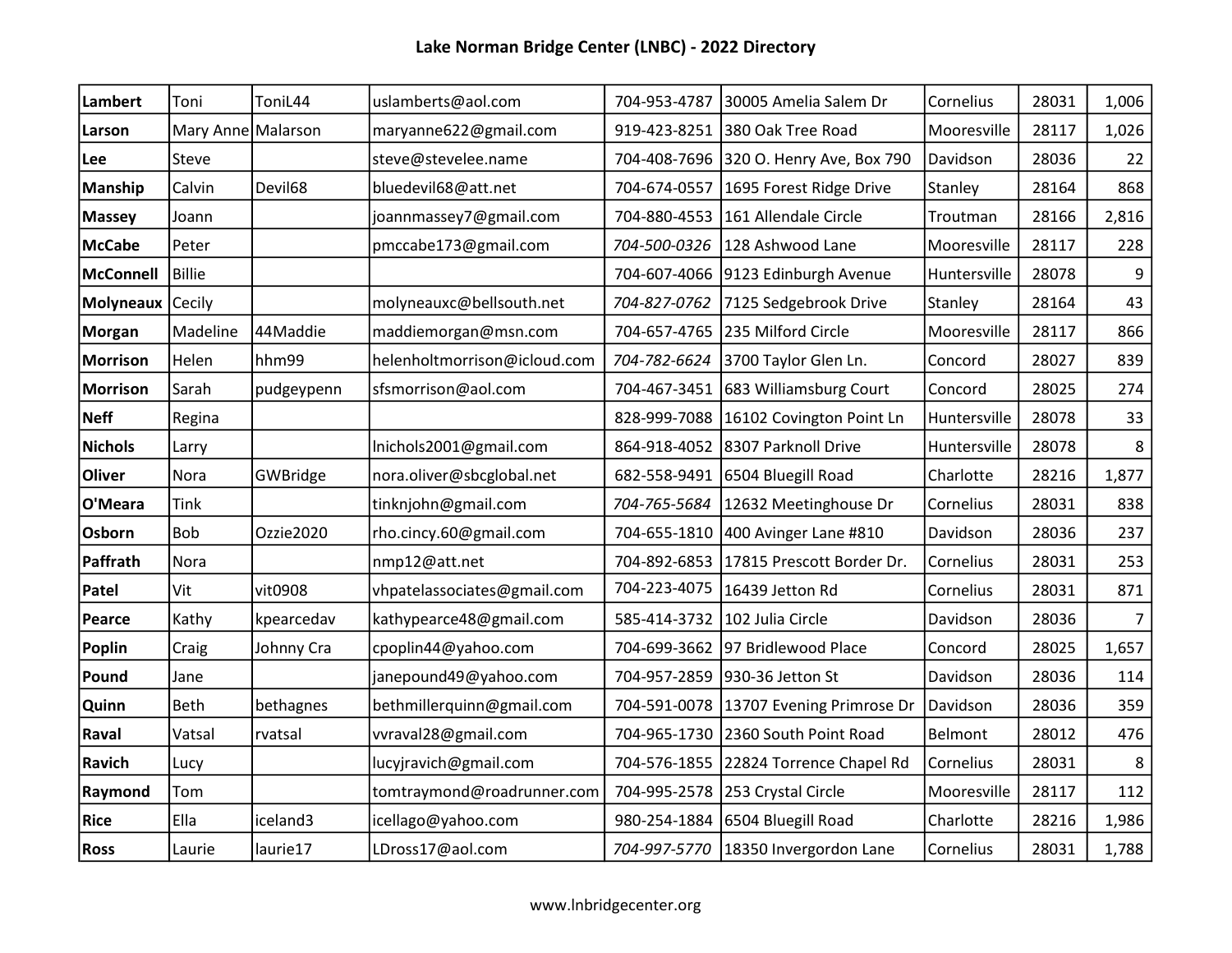| <b>Rupp</b>      | Jim           | Saltpls         | rupp1066@gmail.com               | 805-444-0150 | 186 Sweet Martha Drive           | Mooresville  | 28115 | 1,600 |
|------------------|---------------|-----------------|----------------------------------|--------------|----------------------------------|--------------|-------|-------|
| <b>Russell</b>   | Karima        | Karima1948      | WahabKarima38@gmail.com          | 704-604-6225 | 406 Pine Road                    | Davidson     | 28036 | 785   |
| Saldana          | Sue           |                 | susansaldana44@gmail.com         | 619-992-4842 | 860 Jetton St, #64               | Davidson     | 28036 |       |
| <b>Schiele</b>   | Kathy         | Spider61        | schielek334@gmail.com            | 704-786-7440 | 334 Mountview Ct. SE             | Concord      | 28025 | 587   |
| <b>Scripps</b>   | Meg           |                 | megscripps@gmail.com             | 980-253-5883 | 19200 River Crossing             | Davidson     | 28036 | 39    |
| <b>Sellers</b>   | Frank         | FrankS85        | kasulimi@icloud.com              | 704-699-9825 | 1151 Asheford Green NW           | Concord      | 28027 | 985   |
| Seymour          | Bill          | BasilNC         | cmoreinri@yahoo.com              | 704-727-3362 | 10036 Dominion Village Dr        | Charlotte    | 28269 | 171   |
| Seymour          | Jean          | JSeymour        | jean.seymour@yahoo.com           | 704-727-3362 | 10036 Dominion Village Dr        | Charlotte    | 28269 | 577   |
| <b>Shavender</b> | Jane          |                 | jshavender@bellsouth.net         | 704-987-0948 | <b>PO Box 2465</b>               | Davidson     | 28036 | 24    |
| <b>Shierson</b>  | Fern          | fshierson       | fshierson@gmail.com              | 704-929-9821 | 156 Union Chapel Drive           | Mooresville  | 28117 | 582   |
| <b>Shive</b>     | Gary          | 2203030         | garylshive@gmail.com             | 704-786-7447 | 340 Beckwick Lane                | Concord      | 28025 | 541   |
| <b>Shive</b>     | Jayne         | <b>BeachBum</b> | Jayne.shive@gmail.com            | 704-425-7427 | 340 Beckwick Lane                | Concord      | 28025 | 778   |
| <b>Shorts</b>    | Grant         | featherfox      | gshorts9@gmail.com               | 814-282-2719 | 119 Autry Avenue                 | Mooresville  | 28117 | 1,337 |
| Simonini         | Jeanne        |                 |                                  | 704-997-8585 | <b>Williams Senior Residence</b> | Davidson     | 28036 | 164   |
| Singleton        | Mary          | MaryFSing       | maryfitz1959@gmail.com           | 502-439-8759 | 8028 Island View Ct              | Denver       | 28037 | 283   |
| Smith            | Dave          | dbsmith939      | dbsmith939@gmail.com             | 704-987-1472 | 143 Harper Lee Street            | Davidson     | 28036 | 4,378 |
| Smith            | Gretchen      | 28036           | gretchenksmith@gmail.com         | 704-987-1472 | 143 Harper Lee Street            | Davidson     | 28036 | 4,230 |
| Smith            | Hursey        |                 | hurseysmith@bellsouth.net        | 704-947-0672 | 15711 Northstone Dr.             | Huntersville | 28078 | 20    |
| Smith            | John          |                 | crzy4brdg@yahoo.com              | 704-992-1260 | 9339 Kestral Ridge Drive         | Charlotte    | 28269 | 1,627 |
| Smith            | Kathy         | Miles redf      | kmarazzi@aol.com                 | 813-361-3537 | 11016 Zac Hill Road              | Davidson     | 28036 | 417   |
| Smith            | Marlene       |                 | crzy4brdg@yahoo.com              | 704-992-1260 | 9339 Kestral Ridge Drive         | Charlotte    | 28269 | 2,004 |
| Snelgrove        | Don           | deVerdery       | donsnelgrove13@gmail.com         | 910-528-5994 | 308 Lee Avenue                   | Wadesboro    | 28170 | 3,072 |
| <b>Stanley</b>   | Gail          | gs41            | gailstanley@me.com               | 980-339-8464 | 606 Birch View Dr. Apt G25       | Matthews     | 28105 | 459   |
| <b>Stock</b>     | Rebecca       |                 | stocknp01@gmail.com              | 716-698-0469 | 11406 Dublin Crescent Rd         | Cornelius    | 28031 |       |
| <b>Stolldorf</b> | Dale          | Dalestoll       | sue.stolldorf@gmail.com          | 757-469-1013 | 18210 Nautique Drive             | Cornelius    | 28031 |       |
| <b>Sullivan</b>  | <b>Brenda</b> | <b>BrendaSu</b> | brendasullivan.sullivan@gmail.co | 704-662-2034 | 140 Southpoint Drive             | Mooresville  | 28117 | 63    |
| <b>Sutton</b>    | Bill          | wmsutton40      | wmsutton40@gmail.com             |              | 704-875-3530 12611 Longstock Ct  | Huntersville | 28078 | 5,597 |